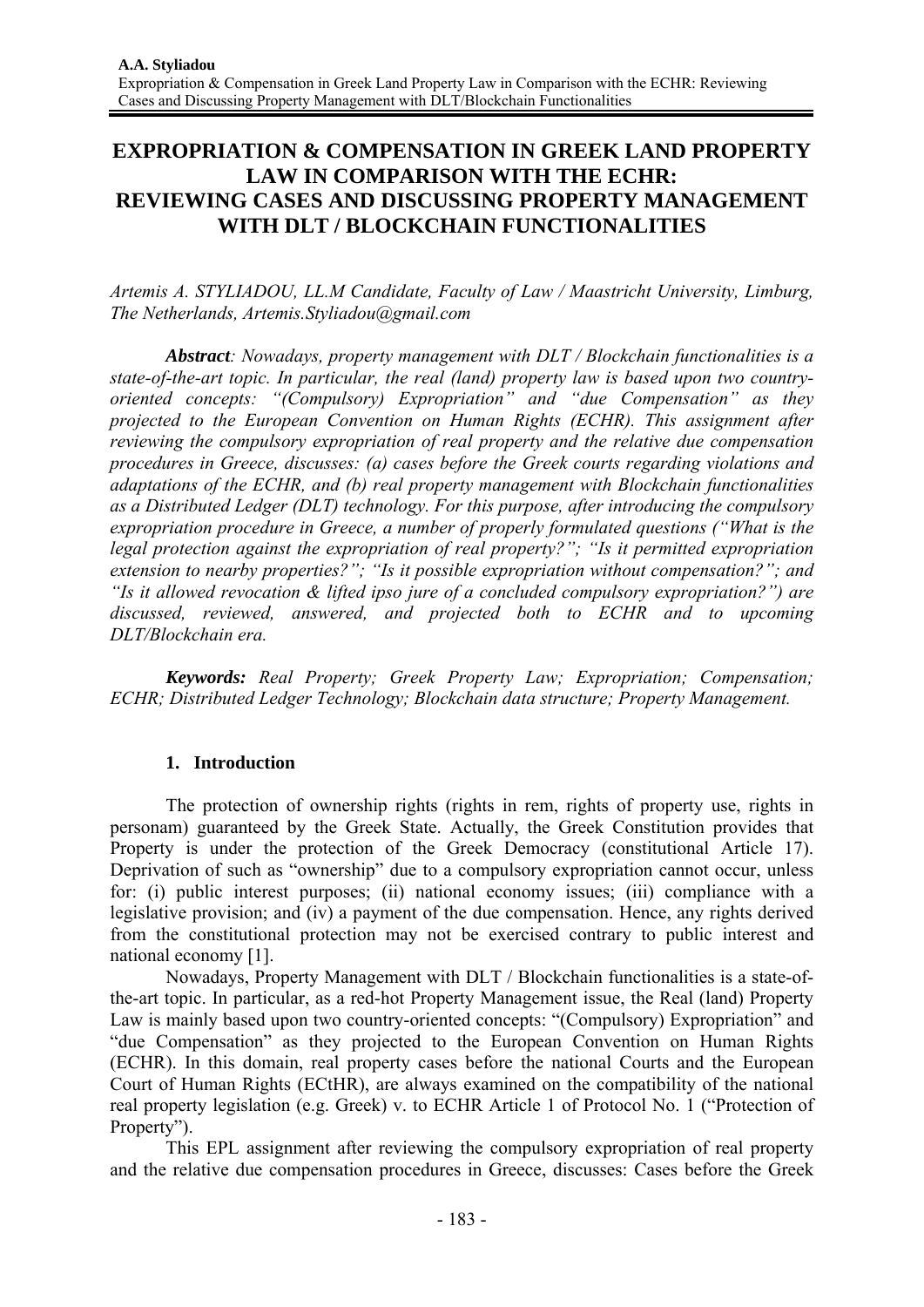courts regarding violations and adaptations of the ECHR, and Real property management with Blockchain functionalities as a Distributed Ledger (DLT) technology. For the purpose of this assignment, after introducing the compulsory expropriation procedure in Greece (Law n. 2882/2001 as it has been amended), a number of properly formulated questions ("What is the legal protection against the expropriation of real property?"; "Is it permitted expropriation extension to nearby properties?"; "Is it possible expropriation without compensation?"; and "Is it allowed revocation & lifted ipso jure of a concluded compulsory expropriation?") are discussed, reviewed, answered, and projected both to ECHR (i.e. the right to real property under the ECHR) and to upcoming DLT / Blockchain era. In particular, the concept of "ownership" in Human Rights Law is discussed over the (autonomous) interpretations of the critical (Art. 1 Prot. 1) ECHR terms "possession" and "property".

The ECtHR has had a significant number of Article 1 cases up to 2006 particularly in matters of expropriation (v. Greece). But, after the introduction and ratification of the Greek Law No. 2985/2002 the number of cases before the Greek Courts and the ECtHR declined significantly. This is due to both (a) The adaptation of the Greek State to the infallible truth of the case Law (ECHR Art. 1 Prot. 1); and (b) The more effective administration of justice by the Greek Courts. Blockchain is a new data structure with great recording, synchronised (sync), and sharing functionalities used in distributed ledgers (DLT; peer-to-peer networking). In Blockchain the real property "data" and the asset ownership "transactions" are stored and transmitted in (cyber-cryptographic security) validated packages/blocks connected each other with pointers (i.e. Block-Chain). Regarding the ECHR Art. 1 Prot. 1, a new autonomous Case Law interpretation adopted by the ECtHR is needed for the term "possession" regarding the property rights hosted in these DLT / Blockchain blocks (i.e. an Art. 1 amendment interpretation to welcome decentralized ledgers).

The rest of this assignment is organized as following. In Section 2, the expropriation and due compensation procedures in Greek real property law are presented. In Section 3, the right to real property ownership in Greece, as it projected to the ECHR, is discussed. Actually, in this Section the compatibility of the Greek real property legislation v. to ECHR Article 1 of Protocol No. 1 ("protection of property") will be demonstrated. Finally, in Section 4, the state-of-the-art real property management in the DLT / Blockchain era is introduced and critical issues regarding decentralized digital ledgers for real property registration, ownership ECHR rights in a DLT conflict-free environment and due compensation payments in crypto-currency are discussed.

#### **2. The Expropriation & Compensation in Greek Real Property Law**

In Greece, "land expropriation" and "contribution in land" are the main ways for the state to acquire the necessary land for public spaces and activities in rural and urban areas as well [2]. Normally, the local public authority (Peripheral Unit) and the owner reach an agreement regarding the due compensation. Otherwise, the compulsory expropriation procedure, the methodology for the due compensation amount determination, and the rights for the exploitation for both, the responsible central state authority (General Secretariat for Development) and the owner, are described by the Greek Expropriation Code [3,4].

#### **The Greek Law No. 2882/2001 ("The Code of Obligatory Expropriation")**

In Greece the Law n. 2882/2001 is bringing forth the Code on expropriation of immovable property. Actually this law brings forth the Code of compulsory acquisition (expropriation) of immovable property, and consisted of two articles (ratification of the Code and entry into force). The Code sets out: the rules and conditions under which the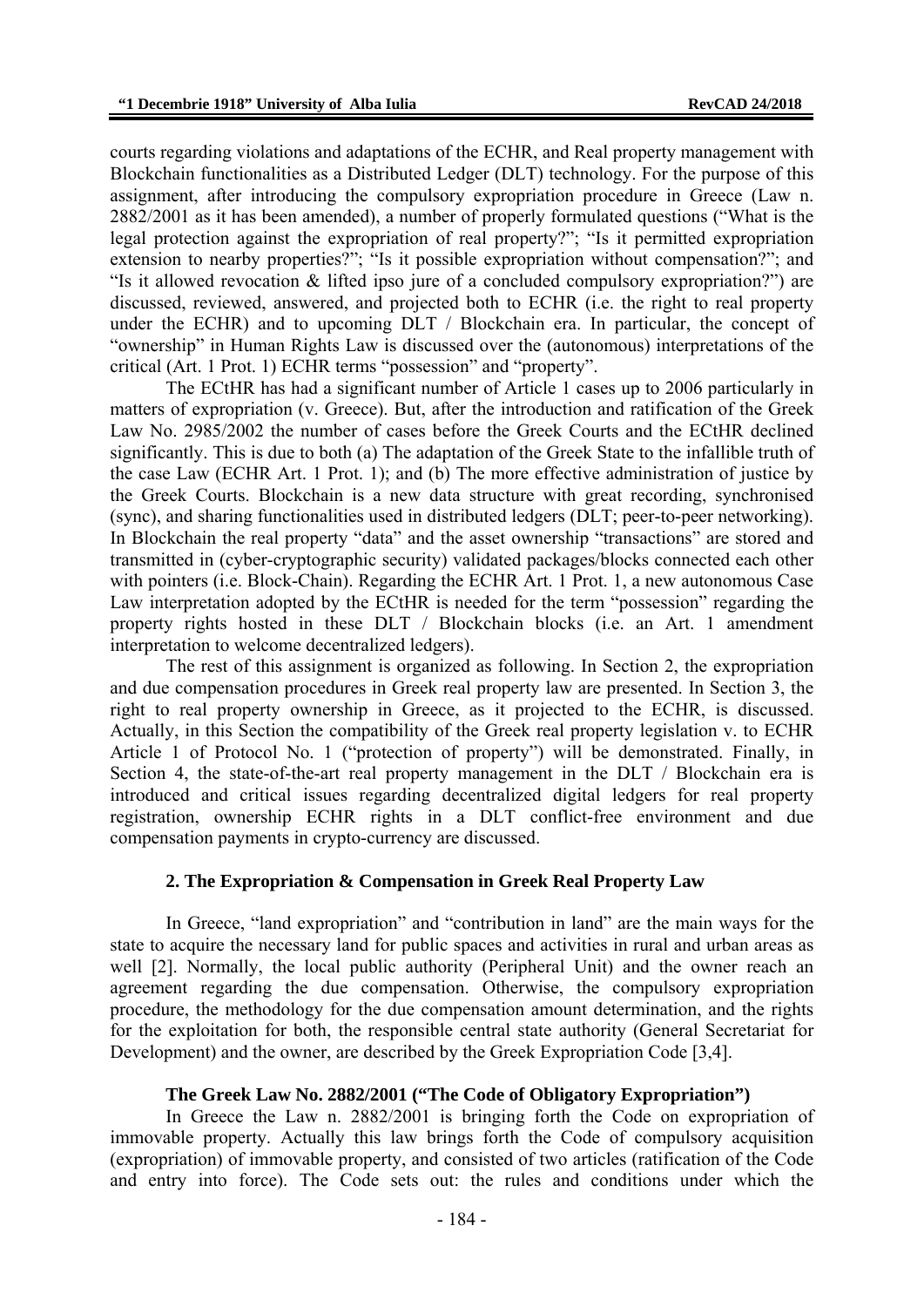Government may expropriate a person's ownership or other rights in or to immovable property for public purposes (Chapter A', art. 1-6); the procedures governing the conduct of the act of expropriation (Chapter B', art. 7-10); the conditions for cancellation or revocation.

### **The Compulsory Expropriation Procedure**

Generally, the following steps constitute the real property expropriation procedure within the Greek legal framework (Greek Law 2882/2001 – "Expropriation Code") [5]:

(a) Collecting the Prerequisites (Declaration of Expropriation). In order to issue a "Declaration of Expropriation" the following documents are collected from the Hellenic Public Real Estate Corporation: (i) Cadastral Table (landowners); and (ii) Cadastral Diagram (area expropriated) [6].

(b) The "Declaration of Expropriation" Statement. This is an administrative decision issued by the General Secretariat of the due Region/Periphery or in case of a great national importance by the Government Cabinet. The "Declaration of Expropriation" is compulsory and it is published in the Official Government Gazette. On publishing this declaration the General Secretariat of the due Region dispatches a copy of the "Declaration of Expropriation", the Administrative Act, the Expropriation Act, and two copies of the cadastral diagram and cadastral table, to the Greek Ministry of Finance and to local media as well. Finally, a copy of the "Declaration of Expropriation" is dispatched to the due "Cadastral" Office (or to the "Transcriptions and Mortgages" office) responsible for the private real property registration. For the State property the "Declaration of Expropriation" is dispatched and to the Hellenic Public Real Estate Corporation as well [6].

(c) Real Property Purchase/Exchange. The Greek State, as it represented by the General Secretariat of the Region, could "buy" (price determined by an evaluation committee) or "exchange" (the beneficiary get a real estate equivalent). In any case, both "buy / purchase" or "real estate exchanging swapping" must be completed before the juridical decision publication on compulsory compensation (if any).

(d) Beneficiaries Recognition. The General Secretariat of the Region has the assiduity for the recognition of the litigants (i.e. the beneficiaries and the applicant). For both cases a juridical decision is issued and the necessary documents are provided by the Hellenic Public Real Estate Corporation [6].

(e) Due Compensation Determination. For the final due compensation determination, the follow steps are needed: (i) Real property value estimation (by a local or national valuation committee); (ii) Cadastral data correction or completion (in case of errors or shortcomings in Cadastral Tables and Cadastral Diagrams); (iii) Temporary compensation determination (1-member court of first instance). The one-member court at first instance adjudges the applications of interest and the judge determines the day for the trial. The applicant has the obligation to send a copy of the application to the beneficiaries and to invite them for appearance in the trial; and (iv) Final compensation determination (court of appeal). Within a 30-day period from the 1-member court decision, anyone (even not a litigant in the 1st trial) in interest is eligible to apply for a final compensation determination in a court of appeal. In all cases and before any discussion regarding application for temporal or final compensation, the court tries to achieve a compromise between the litigants. Then, if a compromise is achieved a notarial document is issued and under the power of the signature in this document of both litigants the due compensation determination is finished.

(f) Expropriation Consummation – Land Registry Recording. Following the conclusion of the compulsory expropriation, the expropriation is consummated with the direct payment of the due compensation to recognized beneficiaries or with the deposit in the Greek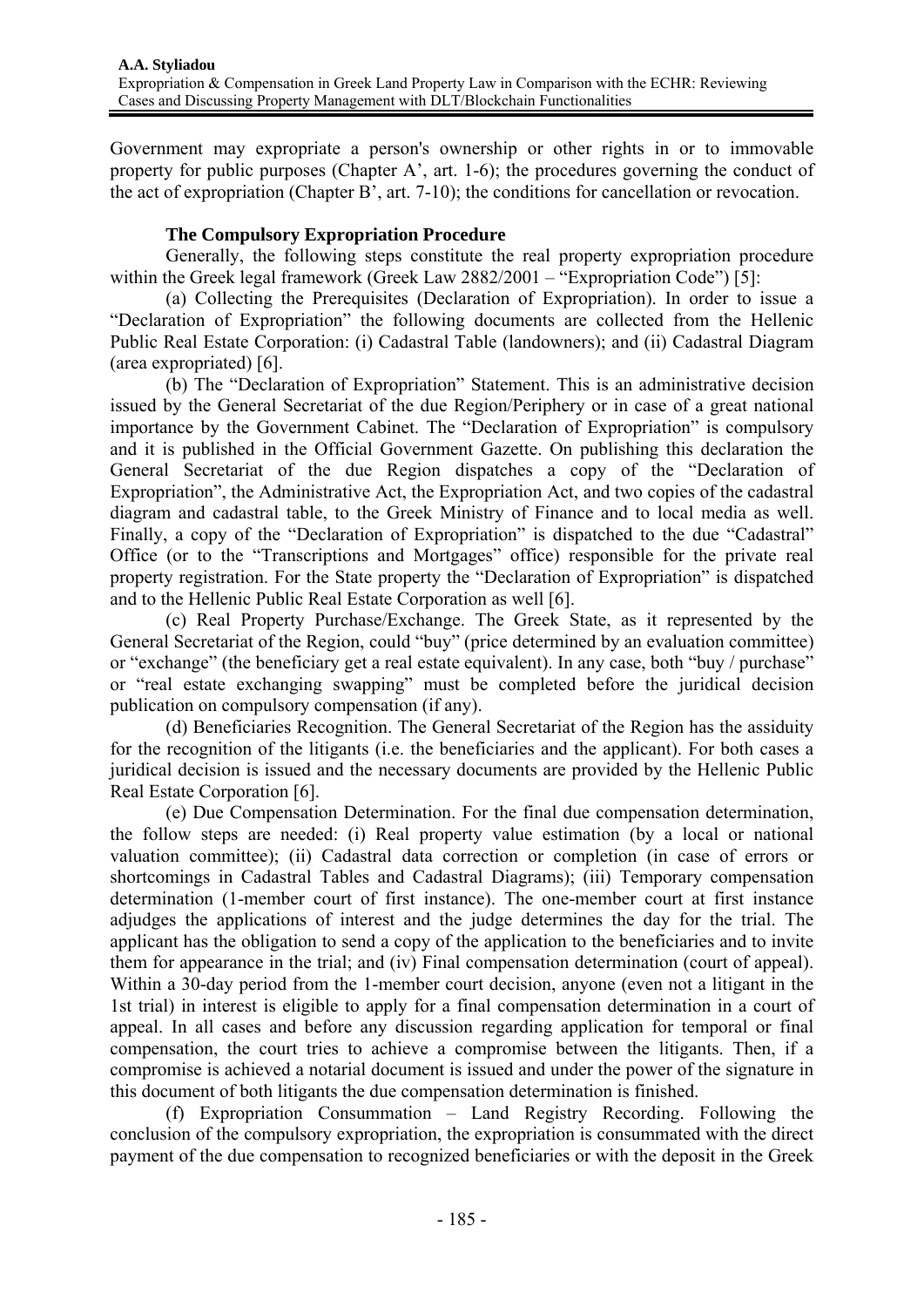Fund of Deposits & Loans. Then, the beneficiary is obligated to register the property right to the competent Cadastral Registry (court decision).

(g) Expropriation Recall & Withdrawal. The expropriation declaration authority should recall or withdraw it (partially or totally) before or after the consummation. In this case a publication in the Official Greek Government Gazette is needed and the decision is submitted to the local Cadastral Office. The expropriation recall or withdraw must be recorded in the Cadastral Office registers, otherwise landowner's ownership and the implicit real property rights are not recovered.

#### **The Legal Protection against the Expropriation of Property**

In Greece the protection of property rights (*rights in rem*; *rights in personam*) are guaranteed by the Greek Democracy State [7]. Deprivation of "ownership" through a (compulsory) expropriation cannot occur, unless for (i) a public interest; (ii) a legislative provision compliance; and (iii) a due compensation [8]. In Greece, in general, the legal protection against the expropriation of any kind of property is the "Petition for Annulment" (in Greek: "προσφυγή ακυρώσεως") before the national Council of State. In particular, the legal protection against the expropriation of real property is the "Petition for Annulment" before the Council of State and, by means of injunction measures, the "Petition for Stay" before the Suspension Commission of the Council of State.

#### **Expropriation Extension to Adjacent Nearby Properties**

In important real property cases with a critical interest for the Greek national economy (e.g. new road networks/highways) or a general public interest, expropriation of adjacent real properties is permitted [1]. In this case the reasoning (economical benefits, great public interest, etc.) supporting the expropriation extension, as well as the related terms and the conditions, must be specified by the General Secretariat of the Region and must be published in the Official Greek Government Gazette [9].

#### **Expropriation without Compensation**

The Greek Constitution, and even more so the so-called "property clause", was the result of a compromise; actually, the end product of rigorous negotiations. With the property clause, the inevitable need to protect then-existing property rights were posed against the need to ensure that land shall be shared among those who work it [1]. It was also evident from the start, that this would mean that large-scale real-estate reforms (like the "Thessaly rural reform", 1917) [10]; would be necessary to provide equitable access to natural resources, and that this would have some impact on established private (real property) rights. Hence, in Greek real property law there are not concepts for expropriation without a due compensation like the "Land Reform Decrees" or the "Change of Possession Decrees" in Germany [11].

However, (a) persons or institutions or religious organizations presenting official "superior Othman titles" can demand land assignment to them without compensation [12]; and (b) underground tunnels (apparent neighbourhood benefit and community interest or hosting public utilities) should be built without any compensation, provided that they will be positioned at an appropriate depth and the usual exploitation of the (situated above) real property shall not be hindered.

### **Revocation & Lifted Ipso Jure of a Concluded Compulsory Expropriation**

A concluded compulsory expropriation should be revoked (partially or totally) if the competent Greek authority deems that it is not necessary for the so-called "public benefit" and the beneficiary accepts the revocation within a 3-month period. In Greece, the compulsory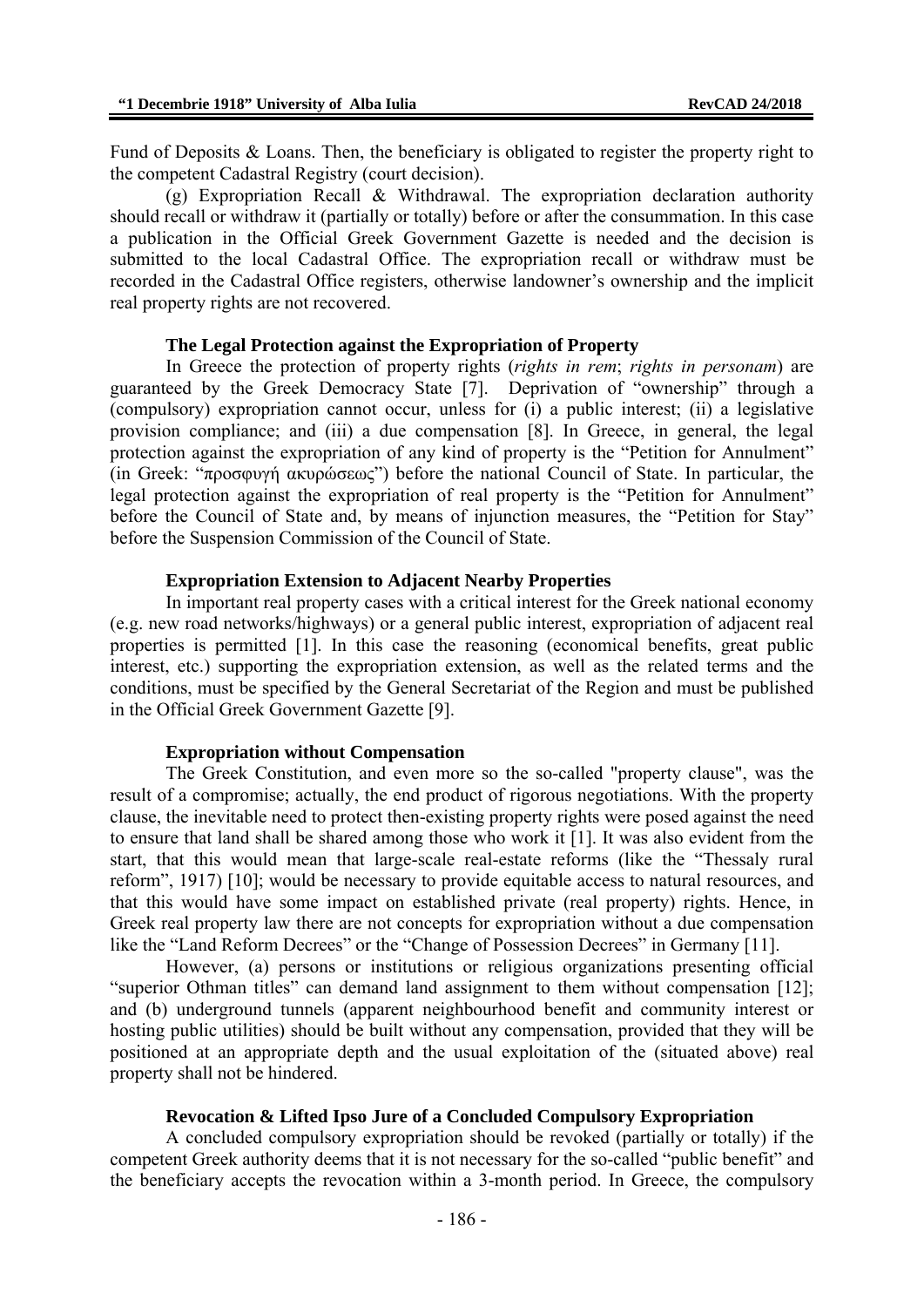expropriation also could be "lifted ipso jure" if it is not concluded within a one and a half rears (18-month) period following the official publication of the Court decision.

### **3. The Right to Real Property Under the ECHR (European Convention on Human Rights) – The Greek Case**

In this Section the compatibility of the Greek real property legislation as compared to Article 1 of Protocol No. 1 ("Protection of Property") of the European Convention on Human Rights (ECHR) will be discussed [13]. The right to any kind of property (real, intellectual, etc.), is regulated by Art. 1 of the First Additional Protocol annexed to the convention on Human Rights in March 1952. This Article No. 1 consists of two (2) paragraphs and entitled "Protection of Property" [13].

The 1<sup>st</sup> Paragraph states that "*Every natural or legal person is entitled to the peaceful enjoyment of his possessions. No one shall be deprived of his possessions except in the public interest and subject to the conditions provided by Law and by the general principles of International Law*".

The 2nd Paragraph provides that "*The preceding provisions shall not, however, in any way impair the right of a State to enforce such Laws as it deems necessary to control the use of property in accordance with the general interest or to secure the payment of taxes or other contributions or penalties*".

The above Paragraphs referred to both "*possessions*" and "*property*", but the ECHR does not contain any definition on these two terms. In contrast, the Inter-American Court of Human Rights has adopted a definition of the term "*property*" (Article 21; IACHR) [14]: "Property can be defined as those material things which can be possessed, as well as any right which may be part of a person's patrimony; that concept includes all movables and immovables, corporal and incorporal elements and any other intangible object capable of having value". Also, in contrast to ECHR (Human Rights Law), the International Investment Law terminology speaks for "*Investment*" instead of "*Property*", and the "Protection of Property" concept is referred as "Protection of Investment" [15].

The European Court of Human Rights (ECtHR), independently of domestic Laws, has adopted an autonomous interpretation of the term "possessions" [16]. Hence, in the case "Beyeler v. Italy" the ECHR said: "Possessions in the first part of Article 1 has an autonomous meaning which is not limited to ownership of physical goods and is independent from the formal classification in domestic law..." [17]. Also, similarly, the ECtHR autonomous interpretation repeated in a number of Greek related cases, e.g. "Tsirikakis v. Greece" [18]. In some cases (on the other hand) the ECtHR has given significance to the treatment under the domestic Law of the property in question before the interference. So, in the case "Former King of Greece v. Greece" [19]; the ECtHR said:

"65. …the Greek State itself repeatedly treated it as private property and had not produced a general set of rules governing its status. [This fact] prevents the Court from concluding that it had a sui generis and quasi-public character to the effect that it never belonged to the former royal family" [20]. Also, similarly, the ECtHR gave significance to the treatment under the domestic Law of the property in question before the interference in a number of other Greek related cases, e.g. "Papastavrou et al v. Greece" (App no 46372/99) [21]; and "Katsoulis et al v. Greece" (App no 66742/01) [22].

Regarding the Greek constitutional provision on ownership rights, there are ownership restrictions (constraints and limitations) as mentioned above in the paragraph: "The Legal Protection against the Expropriation of Property". In the Greek real estate market and under the ECHR concept, expropriation should be regarded as a special restriction (because of the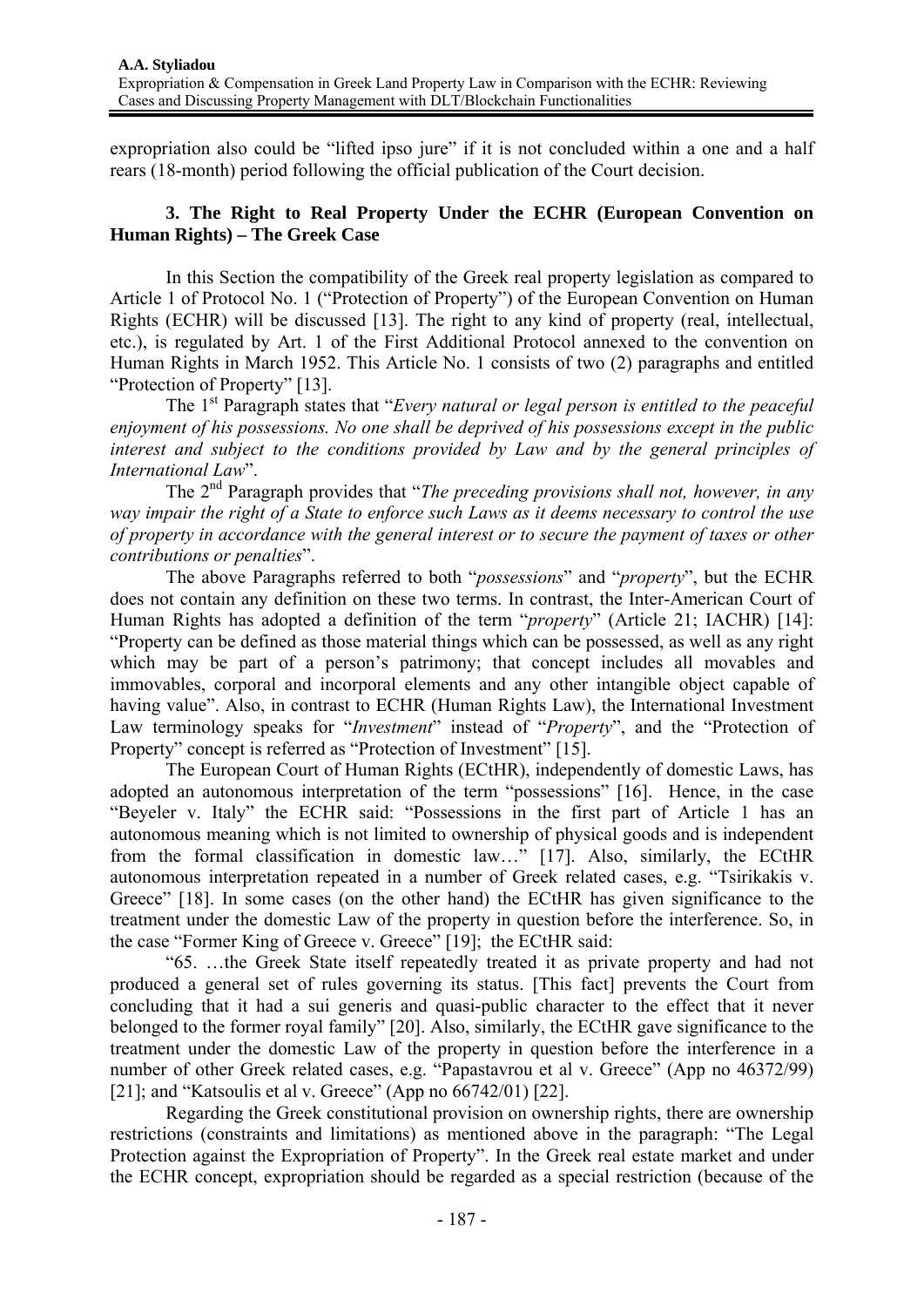ownership totally disposing) regarding the "peaceful enjoyment" of a real property asset (property right).

Particularly, special Greek legislation underpinning disposal of rights to quarries, mining rights, underground tunnel rights, real property ownership and management in hotwater springs, archaeological sites, caves, etc. For instance, the Law 3498/2006 (amended Law 4844/1930) imposes a special land use and non-building distance restrictions (limitations) within a 1.000 m radius from a hot spring. Similar restrictions apply in favor for the Public Power Corporation (Law 3175/2003; amended Law 4483/1965) and the Public Gas Corporation Law (Law 1929/1991). All these restrictions, as an "ownership deprivation", should be deemed as a de facto expropriation.

According to an article by Christos Rozakis (former Vice President of the European Court of Human Rights – Strasbourg) [23], the European Court of Human Rights ("Court"; ECtHR) always has had a significant number of cases of Article 1 up to 2006 particularly in matters of expropriation. But after the introduction and ratification of the Greek Law No. 2985/2002 the number of cases before the "Court" declined significantly. This is due to both: (a) the adaptation of the Greek state to the infallible truth of the case law (ECHR: Article 1, Protocol No. 1); and (b) the more effective administration of justice by the Greek courts.

**Greek Law No. 2985/2002** Adapting to the Greek Constitution the provisions of the Code on expropriation of immovable property (European property law). The first Article of the present law brings forth amendments throughout the text of the Code on expropriation of immovable property in order to comply with the provisions of the Greek Constitution. In particular, a new article (Article 7a) is added to the Code, dealing with the procedures governing the conduct of the act of expropriation. The second and last Article sets out the entry into force of such amendments.

#### **Property Protection - Reviewing Greek Court Decisions**

Reviewing Greek court decisions, as they projected to ECHR and after its amendment by the Law 2985/2002, it should be said that has been developed from 2010 onwards a rich jurisprudence which affects a lot of property protection questions based on the three (3) key concepts of Art. 1: (i) "peaceful enjoyment" (a general clause); (ii) "no one shall be deprived of his possessions" (a common form of property protection); and (iii) "exclusions and limitations of property protection" (the restrictions; e.g. a regulated forced expropriation).

So, the recent Greek jurisprudence is referred to:

(a) A number of cases of the first sentence of Art. 1 ("peaceful enjoyment"), which is regarded as an "omnibus imperative" and is used mainly in cases concerning pension rights where there is not the necessary ground for the implementation of the other two key concepts.

(b) A number of cases of the first sentence of Art. 1 ("peaceful enjoyment"), regarded as immovable property expropriations remaining pending for a long time. In these cases we have restricting owner's rights to a peaceful enjoyment (using or exploiting) of his property (ECHR violation). These cases do not fall in the "property deprivation" category (2nd key concept) and the Greek Courts were considered these cases in relation to the 1st key concept.

(c) A number of cases concern the State reasoning and the reviewing of the State responsibility to follow the expropriation procedure regarding the "property deprivation" (2nd key concept). A typical case in this category is the "Loizidou v. Turkey".

(d) A number of cases related to the 3rd key concept, the restrictions (exclusions and limitations) of property protection. In this domain there are cases where the Greek State requires the landowner to plant trees in it for environment protection, cases with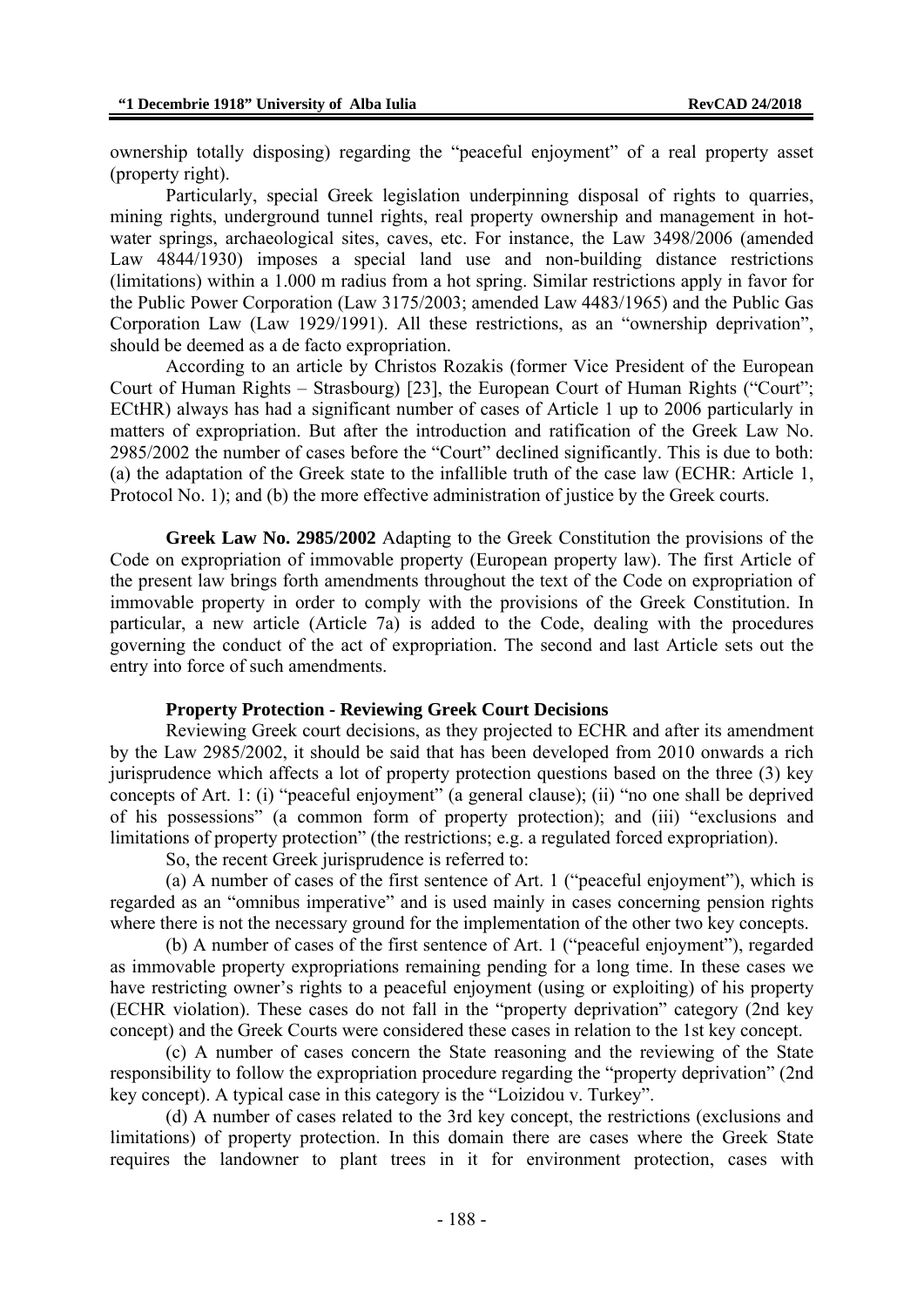seizure/confiscation of real property for non-payment of taxes (actually, a lot of cases thanks to economical crisis in Greece the last decade).

According to Christos Rozakis in the above cases the so-called "fair balance" has been examined ad hoc in each case and for every case. So, in one case the Court applying the "fair balance" concluded that the reduction of social security benefits did not violate the ECHR [23]. In contrary, in a case of a total interruption of the pension ("Apostolakis v. Greece"), the ECtHR has diagnosed an ECHR violation.

Finally, According to Greek Courts jurisprudence, an asset intervention by the Greek State does not automatically trigger a violation of the ECHR. The Courts always check the existence of supporting clauses that have led to this intervention.

### **4. Real Property Management in the DLT / Blockchain Era**

In this Section, the state-of-the-art real property management with Blockchain functionalities as a Distributed Ledger (DLT) technology is introduced and critical issues regarding: (a) Decentralized digital ledgers for real property registration; (b) Ownership ECHR rights in a DLT conflict-free environment; and (c) Due compensation payments in crypto-currency are discussed.

Applications of this state-of-the-art technology already reported in corporate social responsibility (CSR), digital entrepreneurship, green management, corporate governance, etc. [24, 25, 26].

### **DLT / Blockchain Property Management**

The term "DLT" refers to a new state-of-the-art technology (approach) for recording, synchronized, and sharing data (e.g. real property data) across multiple data centers or through the cloud computing. This is actually a Peer-to-Peer (P2P) technology because allows both "data" and "transactions" to be recorded, sync, and shared across a distributed network of computer servers (nodes) [27].

A trusted real property management must ensure both: (i) an asset (asset ownership) is only transferred by its true and legislative owner; and (b) the asset (asset ownership) cannot be transferred more than once (i.e. no double-spending functionality). Obviously, doublespending is a great issue in real property management particularly in digital networking environments. The DLT technology does solved the double-spending problem and guarantees transfers and keeping records authentication in real property management (with time, lawyer, and manpower much more lower cost).

Blockchain is a new data structure with great recording, sync, and sharing functionalities used mainly in distributed ledgers (DLT). In Blockchain the (real property) "data" and the (asset ownership) "transactions" are stored and transmitted in validated (cybercryptographic security) packages connected each-other (with pointers and algorithms) and called blocks [27].

### **Decentralized Digital Ledgers (Real Property Registration)**

In the DLT/Blockchain real property management any (digital currency) property rights transaction, firstly is recorded and following is transmitted to the network in a data block, which after a validation procedure (by authorized network members) is linked to an existing chain for the real property's right official registration in a DLT/Blockchain ledger (i.e. a digital decentralized ledger instead of alphabetic or digital centralized cadastral registers in European property law).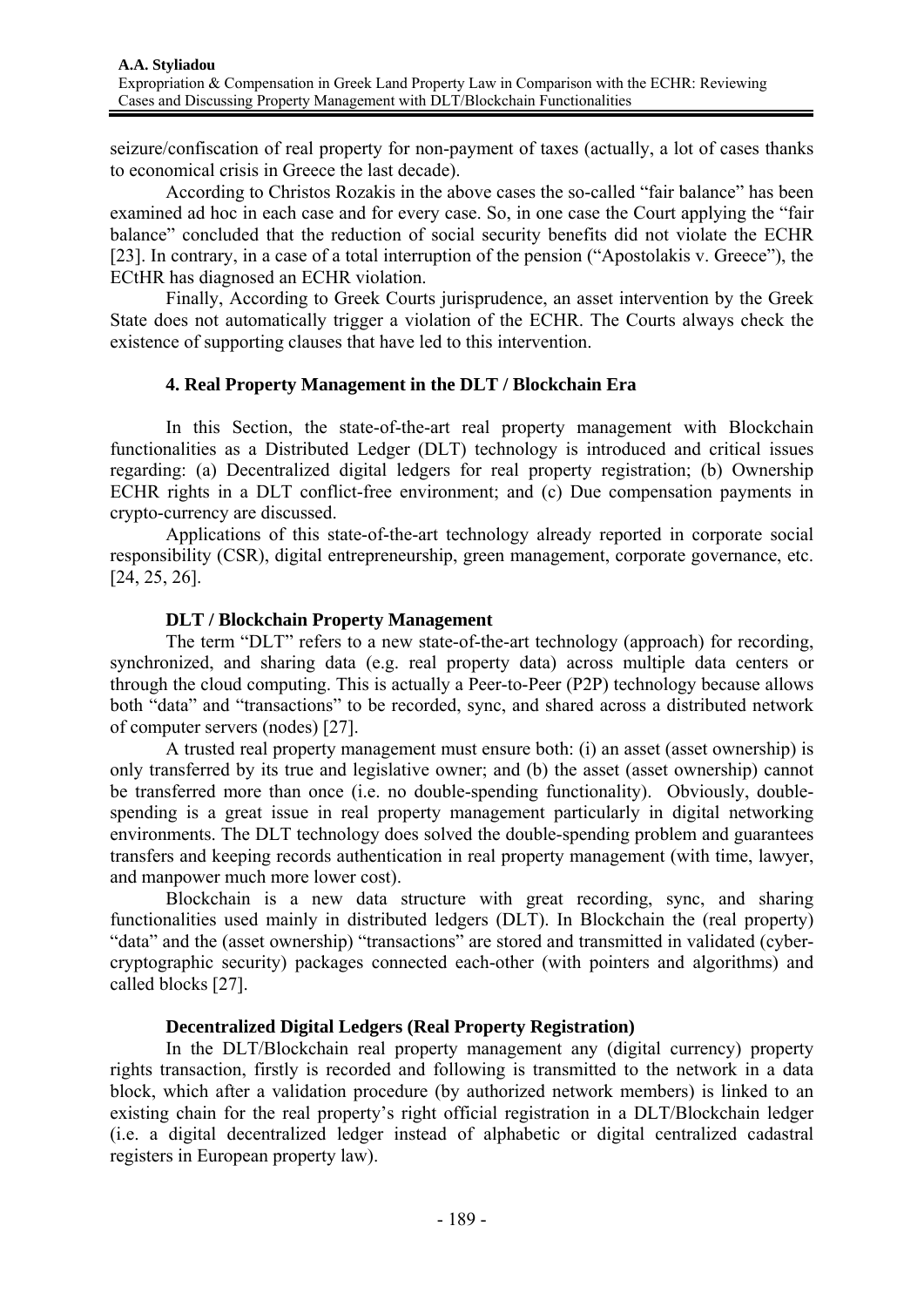#### **Ownership ECHR Rights in a DLT Conflict-Free Environment**

It is important to note that, as this linear block-chain grows, none of the old (earlier) blocks could be retrospectively altered by any authorized network member. Hence, DLT / Blockchain offers a great transparent and conflict-free functionality to real property management. Regarding the ECHR Art. 1, a new case law interpretation adopted by the European Court of Human Rights (ECtHR) is needed. Actually we need, independently of domestic Laws, an autonomous judicial interpretation of the ECHR term "*possession*" regarding the "*property rights*" hosted in these DLT / Blockchain blocks (i.e. we need an Art. 1 amendment interpretation to welcome in the Peer-to-Peer era the decentralized ledgers for recording and documentation purposes).

#### **Due Compensation Payments in Crypto-Currency**

During the expropriation procedure and if a compromise is achieved, a digital notarial document should be issued and under the power of the e-signature of this document of both litigants, the crypto-currency payment (e.g. in Bitcoin, Ethereum, Litecoin, etc.) and the linking of all details as a data block in a DLT / Blockchain ledger, the due compensation is finished and the property rights transfer is completed in a transparent conflict-free environment [28].

#### **5. Conclusion**

In Greece, the ownership rights protection (property rights, rights in personam, rights in rem) guaranteed by the State and it is under the ambit of Article 17 of the Constitution. Deprivation of such "ownership" in case of a compulsory expropriation is permitted for national economy and public interest reasons. Expropriation is regulated by the Law 2882/2001 ("The Expropriation Code") as it has been amended.

Executive legislative is referred to the expropriation tools that should be used for ownership acquisition (or other *rights in rem*) in favor for the State, the public Sector, or even private entities but always for public interest and benefit. Also, there are special legislative provisions, deviating from the host expropriation Law, for fast-track, strategic investments, and shortening time-scales functionalities (national economy interest).

The protection framework to (real) property rights is the European Convention on Human Rights (ECHR) and the judicial organ of protection is the European Court of Human Rights (ECtHR). The ECtHR has developed recently a very rich jurisprudence, affecting the majority of property protection cases. The key concepts involved in ECtHR/Art. 1 reasoning are: "peaceful enjoyment" (a general clause); "no one shall be deprived of his possessions" (a common form of property protection); and "exclusions and limitations of property protection" (the restrictions; e.g. a regulated forced expropriation).

According to ECtHR jurisprudence (the same apply to Greek Courts), an asset intervention by a State does not automatically trigger a violation of the ECHR. It is important to know that, the ECtHR always checks the existence of supporting clauses that have led to that intervention.

In Greece, recently (last 10 years), just a smaller number of (real property) expropriation / due compensation appeals before the ECtHR is recorded; which should be attributed to the gradual adaptation by the Greek State and the Greek Courts of both: (a) The ECHR Art. 1 itself; and (b) The infallible truth of the recorded ECtHR case law juridical interpretations.

Finally, in the DLT / Blockchain era, a new case law ECHR/Art. 1 amendment interpretation adopted by the European Court of Human Rights is needed. Actually we need,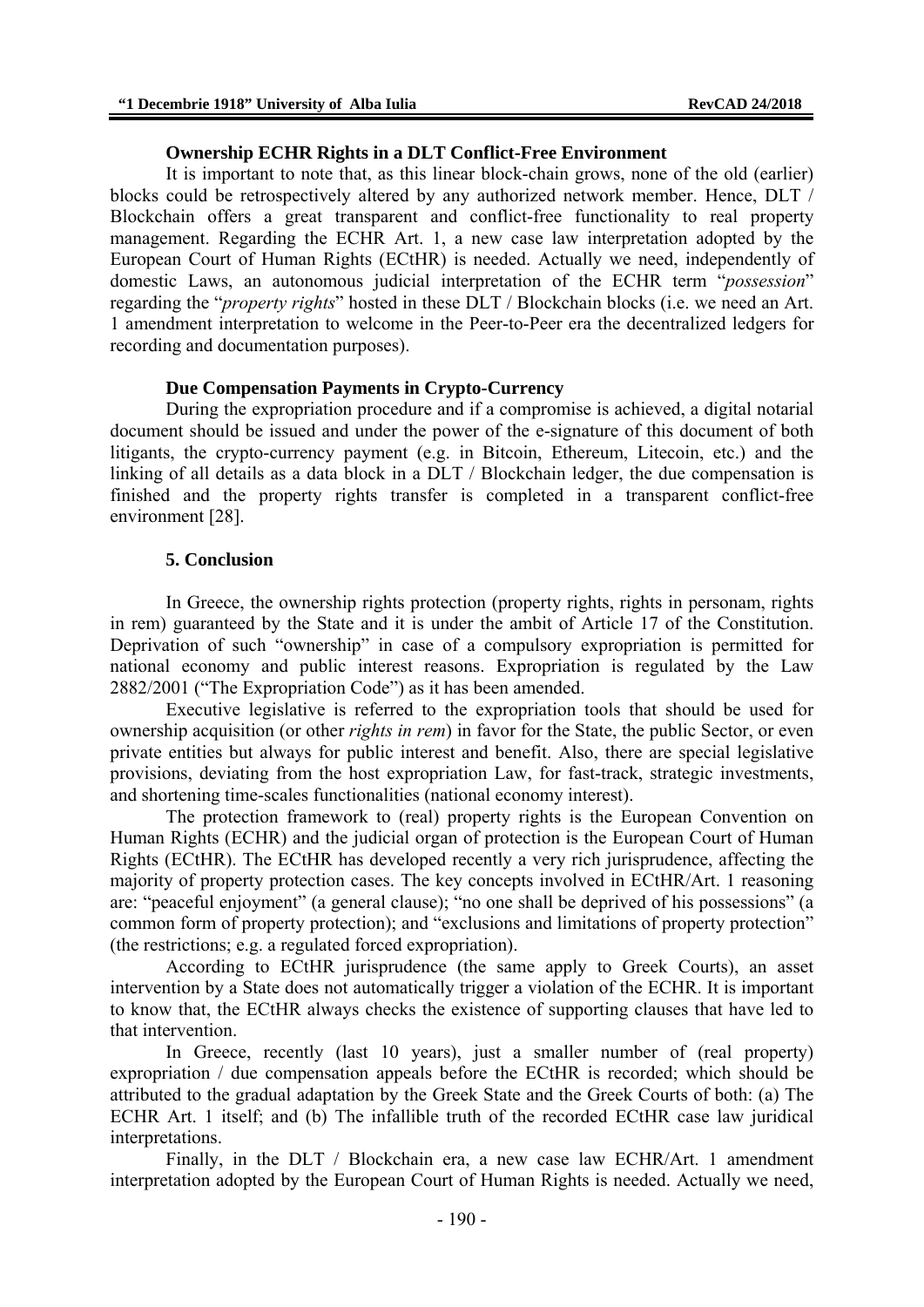in order to legally welcome decentralized ledgers in real property management -independently of domestic Laws- an autonomous judicial interpretation of the term "possession" regarding the "property rights" hosted in DLT / Blockchain blocks.

## **6. Acknowledgements**

I would like to thank the Professor Dr Sjef van Erp (J.H.M.) tutor of the postgraduate course "European Property Law" (2018 – 100 - PRI 4005), 2018 Autumn Semester / Period 1 (LL.M in Globalization & Law), The University of Maastricht / Faculty of Law, The Netherlands.

## **7. Competing Interests**

The Author has declared that no competing interests exist.

## **8. References**

- *1. Sjef (JHM) van Erp & Bram Akkermans. Property Law (Cases, Materials and Text). Hart Publishing / Oxford and Portland, Oregon; 2012.*
- *2. Greek Law 1337/1983 ("New Residential Code" Administrative Act).*
- *3. Greek Law No. 2882/2001 ("The Code of Obligatory Expropriation").*
- *4. Greek Law No. 2985/2002 ("Adapting to the Greek Constitution the Provisions of the Code on Expropriation of Immovable Property").*
- *5. Arvanitis, A., Sismanidis, A., Tsigarda, H. (2008). Modeling the Expropriation Procedure using UML – The case of Greece. Nordic Journal of Surveying and Real Estate Research / Special Series, Vol. 3, No. 1, pp. 9-25.*
- *6. The Hellenic Public Real Estate Corporation (KED Κτηματική Εταιρεία Δημοσίου; ΕΑΔ – Εταιρεία Ακινήτων Δημοσίου). Available: http://www.ETASA.gr; www.e-publicRelEstate.gr*
- *7. Greek Constitution under the ambit of Article 17.*
- *8. Gus Papamichalopoulos & Elia Iconomidou (2016). Expropriation, KG Law Firm, Greek Law Digest. Accessed on October 14th 2018. Available at: http://greekLawDigest.gr/topics/Real-Estate/item/107-Expropriation.*
- *9. Panayiotis K. Papageorgiou (2012). Real Estate / Expropriation. Greek Law Digest 2012, pp. 583-588. Nomiki Bibliothiki, Athens.*
- *10. https://sites.google.com/view/thessalia1917*
- *11. Art. 1, para. 1 of the "Land Reform Decreee" in the province of Saxony (September 3, 1945). Official gazette (Verordnungsblatt) for the province of Saxony, No. 1/45, p.28.*
- *12. John Robert Barnes (1986). An Introduction to Religions foundations in the Ottoman Empire. Leiden-E. J. Brill 1986, pp.119-153.*
- *13. The European Convention on Human Rights (ECHR). Available: https://en.wikipedia.org/wiki/European\_Convention\_on\_Human\_Rights*
- *14. Inter-American Court of Human Rights (August 31, 2001), Series C, No. 79, para. 144.*
- *15. Convention on the Settlement of Investment Disputes between States and Nationals of other States, (1966) 575 U.N.T.S. 159; (1965) 4 I.L.M. 532.*
- *16. Ursula Kriebaum, Christoph Schreuer (2007). The Concept of Property in Human Rights Law and International Investment Law. In S. Breitenmoser ua (Eds.), Liber Amicorum Luzius Wildhaber, Human Rights Democracy and the Rule of Law, pp. 743-762, https://www.univie.ac.at/intlaw/concept\_property.pdf (Accessed on October 8, 2018).*